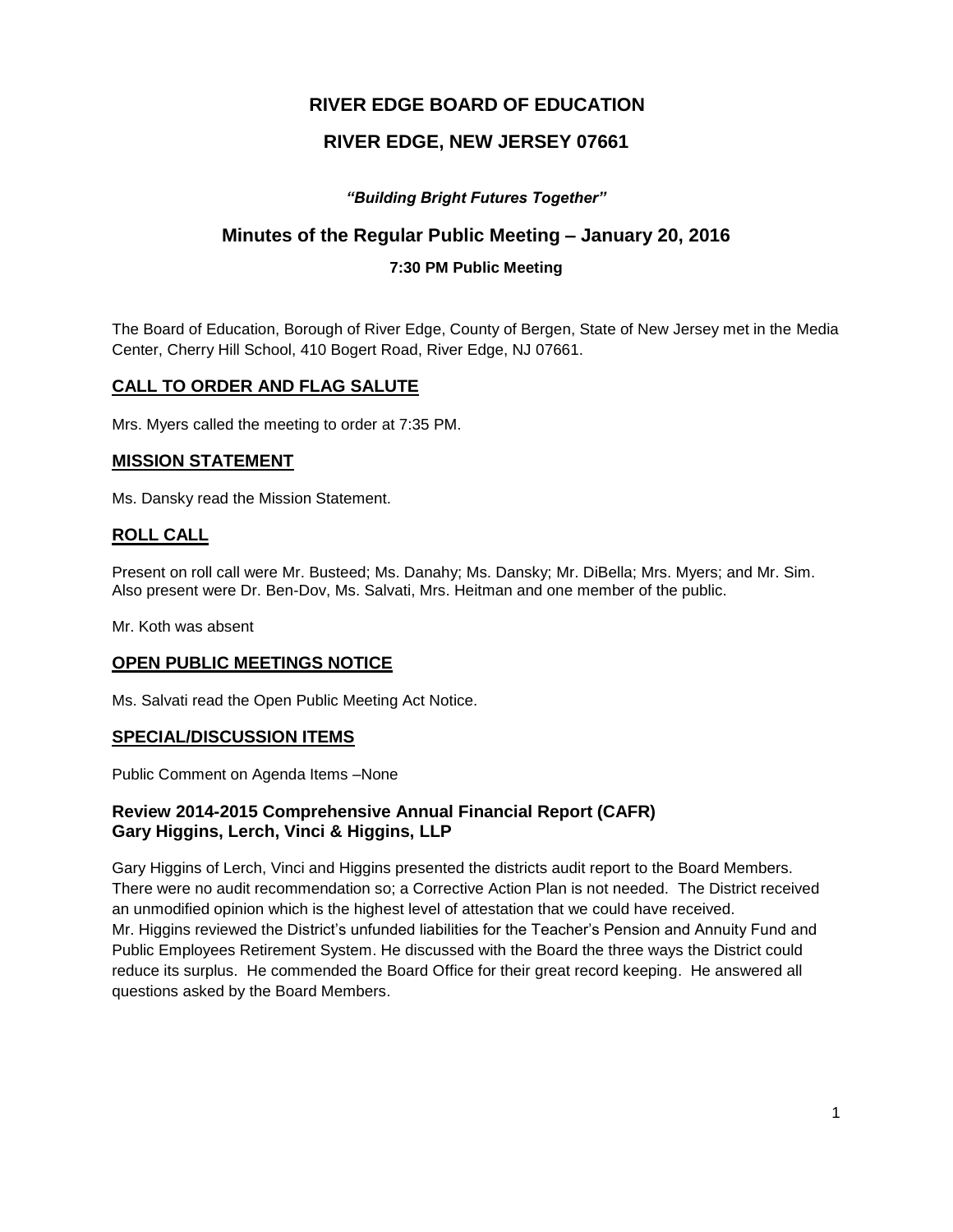# **NJQSAC Compliance and Waiver Approval**

Dr. Ben-Dov stated NJ Quality Single Accountability Continuum (NJQSAC) is monitored every three years and is reviewed in five areas: instruction and program, personnel, fiscal management, operations, and governance. This monitoring takes months of preparation and personnel from the County are on-site for one full day. In 2012-2013 we were monitored last and received 97.2 out of 100, which made us a high performing district. This is our year to be monitored by NJQSAC. It was determined that districts that are high performing could provide materials in the five areas to be reviewed to show continued compliance and would be eligible for a waiver for the on-site visit. The District would be exempt from physical monitoring for the next three years.

# **REPORTS**

## **SUPERINTENDENT**

- Dr. Ben-Dov stated that yesterday there were swatting incidents in nine Bergen County High Schools which were found to be not real threats. Dr. Ben-Dov spoke to the River Edge Police Department and was told to go about her day as the threats were not credible. Dr. Ben-Dov notified the parents by an eblast to keep them informed and calm.
- A report was released on January 11<sup>th</sup> regarding the findings of the Common Core State Standards suggesting various modifications. Governor Christie stated that the Common Core State Standards "are gone from New Jersey" and the Commissioner wrote that the new standards will be more "Jersey centric." PARCC assessments remain intact and we await to be notified of all the standard modifications in the future.
- Parent Academy Night was held on January 13<sup>th</sup>. It was a well-attended evening with approximately 40 people there. They discussed "PARCC-Lessons Learned" and teachers of grades 3-6 presented grade level workshops. The next Parent Academy will be held on February 9<sup>th</sup> with Oradell Public School on Cyber Bullying.
- A Town Meeting on School Safety with the Chief of Police, the new Fire Chief, River Edge Administrators and representatives from the Yeshiva of North Jersey, St. Peters, and Avodat Shalom took place today. The best evacuation routes for the children were discussed. There will be another meeting in February to solidify our revised safety plans.
- The Tenth Annual Young Artists Exhibition will be held at the River Edge Cultural Center from January 27<sup>th</sup> to February 13<sup>th</sup>. The snow date will be February 1<sup>st</sup>.
- There will be a meeting with the new Mayor, Borough Administrator, and Councilwoman Murphy on January  $27<sup>th</sup>$ . Dr. Ben-Dov, Ms. Salvati, Ms. Dansky, and Mrs. Myers will attend.

### **PRINCIPAL**

Mrs. Heitman reported on the following:

 Kindergarten registration will be at both schools. Roosevelt School will have their registration on Tuesday, January  $26<sup>th</sup>$  and Cherry Hill will have theirs on Thursday, January 28<sup>th</sup>.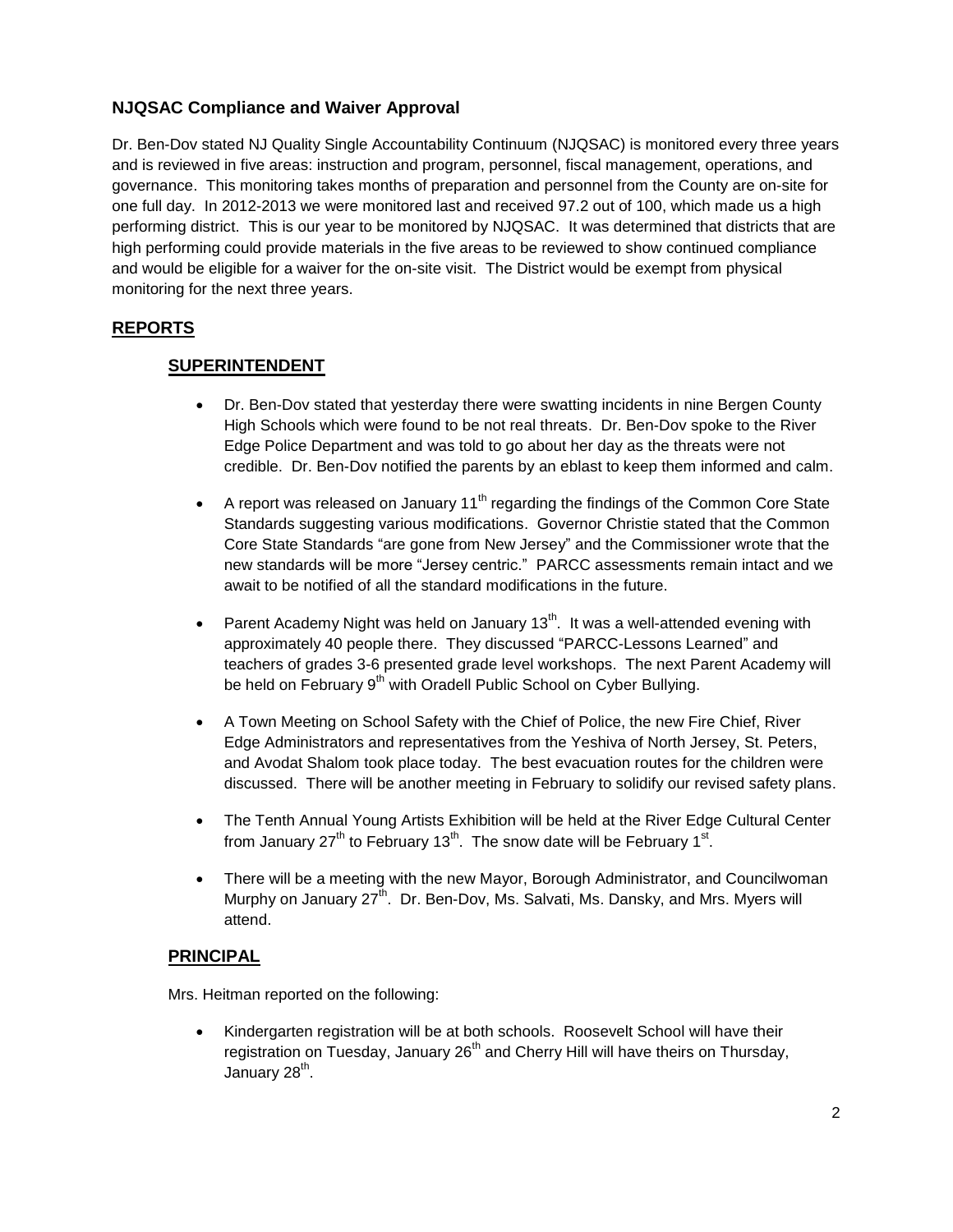- Otto the Auto Assembly was held for grades kindergarten through second on January 13<sup>th</sup>
- The River Edge student body will have a dime drive to raise money for the Iron Giraffe Challenge which will help provide water for Sudan
- REEF is sponsoring a math enrichment program called Crazy 8's. It's starting on January 13<sup>th</sup> at Cherry Hill School for eight weeks. It will then be held at Roosevelt School for eight weeks.
- Kindergarten and first grade students are doing well with chrome books and lap tops. They are practicing logging in and learning the keys.
- ESL Access Testing will start on February 22 $^{nd}$ . It is all online and the students will use earphones and microphones. There will be a parent session for this on February 10<sup>th</sup>.
- Mrs. Heitman attended a NJECC workshop last week. She talked about the different events she attended.
- Mrs. Heitman will attend the TECHSPO Conference in Atlantic City on January 28<sup>th</sup> and January 29<sup>th</sup>

# **BOARD SECRETARY**

- Ethics and Financial Disclosure forms are now available online. Board members should have received an email on January  $13<sup>th</sup>$  with instructions for completing them.
- Mrs. Salvati is exploring a new telephone system which will replace our current antiquated card system. The biggest improvements would be the elimination of unused phone lines, improved connectivity, for Roosevelt School, and Caller ID district wide. The cost for the new system is \$20,000, but it will save the district \$12,000 a year going forward.
- Mrs. Salvati has been busy working on the 2016-2017 budget. The most difficult challenge is funding the cost of health benefits, contractual salary increases, and out of district tuitions.

# **PRESIDENT**

Mrs. Myers reported on the following:

 Mrs. Myers gave the board members a revised 2016 committees list. The new committees will start for the February  $3<sup>rd</sup>$  board meeting.

### **COMMITTEES**

 Mr. Sim stated the Finance and Facilities Committee met tonight before the board meeting. They discussed the proposal for upgrading the phone service, budget items, and the parking situation at Cherry Hill School.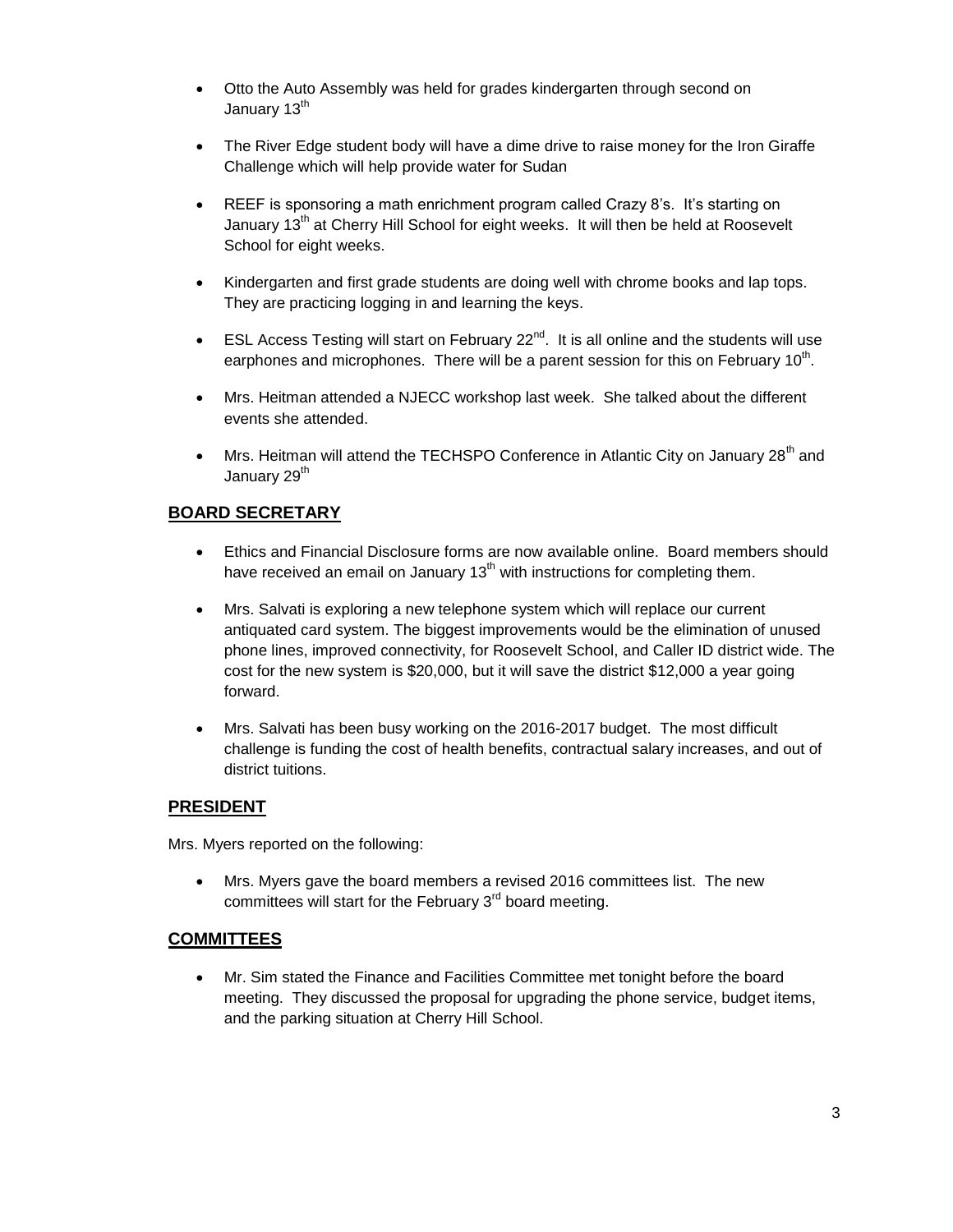# **MOTIONS TO BE ACTED UPON**

### **ADMINISTRATION/POLICY**

**1**. That the Board of Education approve the Minutes of November 18, 2015.

#### **Motion by: Mr. Busteed Seconded by: Ms. Dansky**

Ayes: Mr. Busteed, Ms. Danahy, Ms. Dansky, Mr. DiBella, Mr. Sim, Mrs. Myers Nays: None

**2**. That the Board of Education approve the Minutes and Confidential Minutes of December 2, 2015.

#### **Motion by: Ms. Dansky Seconded by: Mr. DiBella**

Ayes: Ms. Danahy, Ms. Dansky, Mr. DiBella, Mr. Sim, Mrs. Myers Nays: None, Abstained: Mr. Busteed

**3**. That the Board of Education approve the Minutes and Confidential Minutes of December 16, 2015.

#### **Motion by: Mr. DiBella Seconded by: Mr. Sim**

Ayes: Ms. Danahy, Ms. Dansky, Mr. Sim, Mrs. Myers Nays: None, Abstained: Mr. Busteed, Mr. DiBella

- **4**. That the Board of Education approve the staff development and travel as per the schedules for January 2016 including relevant mileage reimbursement. (Addendum)
- **5**. That the Board of Education approve the following class trips:

| Date      | <b>School</b>      | Grade | <b>Destination</b>                                  | Cost to<br><b>District</b> |
|-----------|--------------------|-------|-----------------------------------------------------|----------------------------|
| 4/21/16   | <b>Cherry Hill</b> |       | <b>Montclair State University</b><br>Montclair, NJ  | \$1,045.25                 |
| 5/8/16    | Cherry Hill        |       | West Point<br>Highland Falls, NY                    | \$400.00                   |
| $*2/8/16$ | Roosevelt          | Κ     | <b>River Edge Cultural Center</b><br>River Edge, NJ | \$0                        |

**6**. That the Board of Education approve the revised River Edge Elementary School Calendar for the 2016-2017 school year. (Addendum)

### **CURRICULUM/EDUCATION** - None

### **BUILDINGS & GROUNDS** - None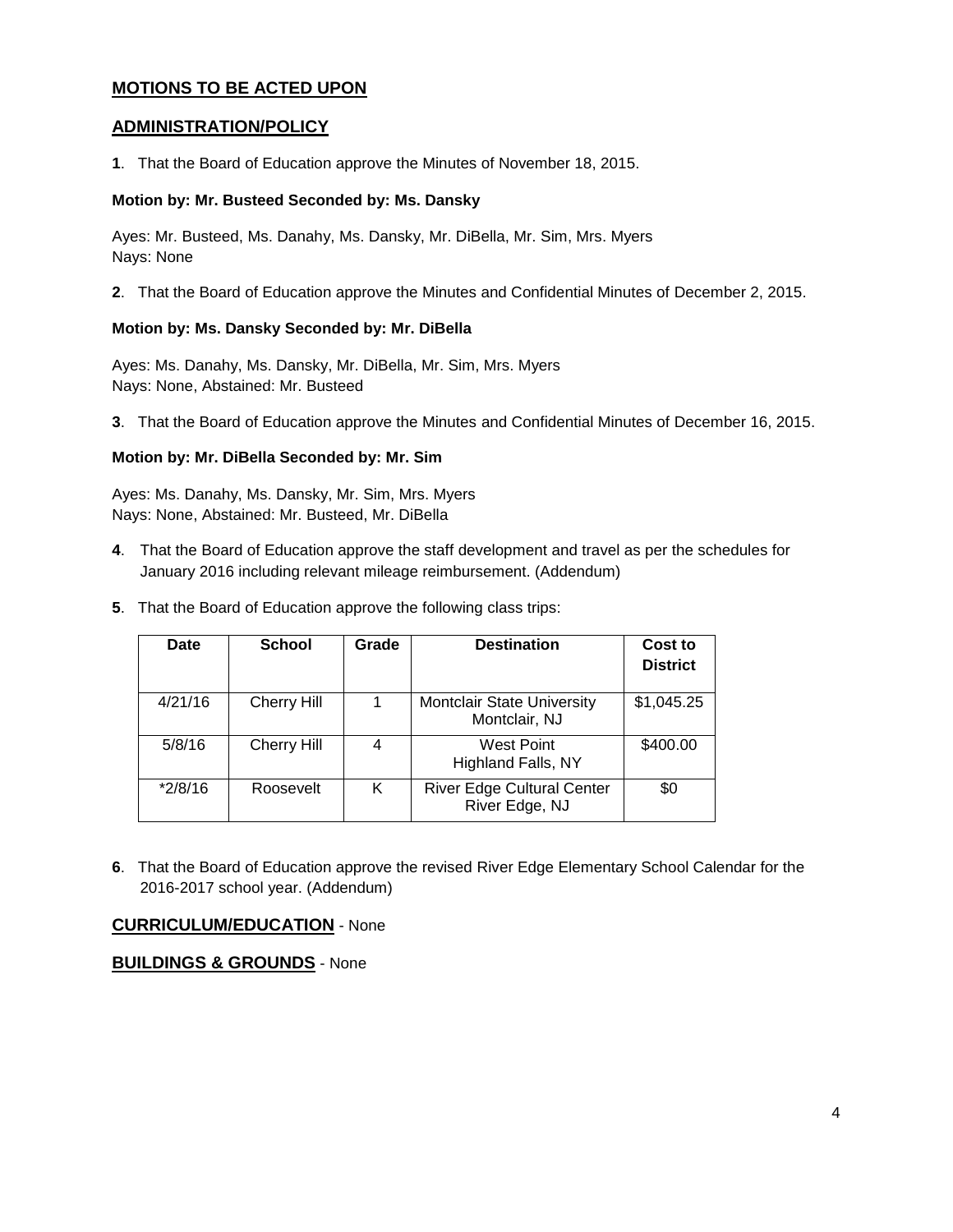# **FINANCE/GRANTS/GIFTS**

- **1**. That the Board of Education approve the bills & claims dated January 2016 totaling \$393,167.58 including checks #38124 through #38203. Payrolls dated December 15, 2015 and December 23, 2015, totaling \$1,112,823.49 issued therefore, a copy of such warrants list be attached as part of these minutes. (Addendum)
- **2**. That the Board of Education approve the Budget Transfers for the school year 2015-2016 as of November 30, 2015. (Addendum)
- **3**. That the River Edge Board of Education approve the Secretary's and Treasurer's Reports for the period ending November 30, 2015.

Further, we certify that as of November 30, 2015 after review of the secretary's monthly financial report (appropriations section) and upon consultation with the appropriate district officials, to the best of our knowledge no major account or fund has been overexpended in violation of N.J.A.C. 6A:23- 2.11 and that sufficient funds are available to meet the districts financial obligation for the remainder of the fiscal year. (Addendum)

#### **PERSONNEL**

**1**. That the Board of Education approve the following individuals for movement on the step guide effective February 1, 2016 based on educational credentials.

| Noy Sapir         | from | BA+15 | − to | MA    |
|-------------------|------|-------|------|-------|
| Monica Schnee     | from | MA+15 | t∩   | MA+30 |
| AnneMarie Spiegel | from | BA+15 | to.  | MA    |

- **2**. That the Board of Education accept, with regret, the resignation of Elisabeth Moscaritolo Keeney, ABA Aide, effective February 5, 2016.
- **3**. That the Board of Education approve the following teachers for the Cycle III of the Post Dismissal Instructional Academy for the 2015-2016 School Year:

#### **Cherry Hill**  Maryann Crudello Melissa Gant

**4**. That the Board of Education, with the recommendation of the Superintendent approve the following as substitute employees for the 2015-2016 school year:

| Substitute Teacher | Substitute Clerical Aide |
|--------------------|--------------------------|
| Mariana Marinich   | Yvonne Bell              |

**5**. That the Board of Education accept, with regret, the resignation of Ron Joseph Laxamana, Part-time Aide, effective January 22, 2016.

#### **RIVER EDGE SPECIAL EDUCATION** - None